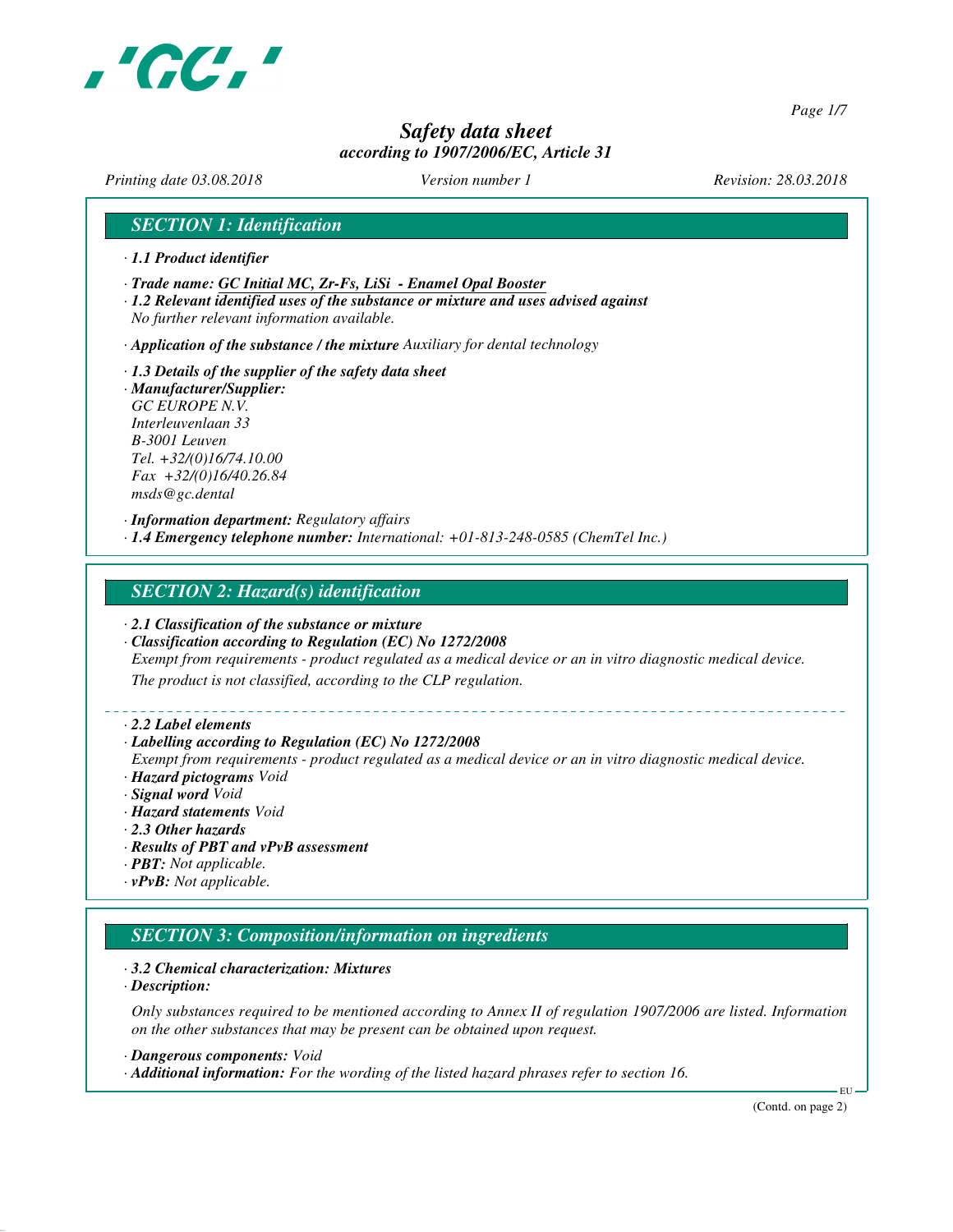*Printing date 03.08.2018 Version number 1 Revision: 28.03.2018*

*Trade name: GC Initial MC, Zr-Fs, LiSi - Enamel Opal Booster*

(Contd. of page 1)

## *SECTION 4: First-aid measures*

*· 4.1 Description of first aid measures*

#### *· General information:*

*No special measures required.*

- *If symptoms persist consult doctor.*
- *· After inhalation: Take affected persons into fresh air and keep quiet.*
- *· After skin contact:*
- *Generally the product does not irritate the skin. Immediately rinse with water.*
- *· After eye contact:*

*Rinse opened eye for several minutes under running water. If symptoms persist, consult a doctor.*

*· After swallowing:*

*Rinse out mouth and then drink plenty of water. If symptoms persist consult doctor.*

*· 4.2 Most important symptoms and effects, both acute and delayed No further relevant information available.*

*· 4.3 Indication of any immediate medical attention and special treatment needed*

*No further relevant information available.*

## *SECTION 5: Fire-fighting measures*

- *· 5.1 Extinguishing media*
- *· Suitable extinguishing agents:*

*CO2, extinguishing powder or water spray. Fight larger fires with water spray or alcohol resistant foam. Use fire fighting measures that suit the environment.*

- *· For safety reasons unsuitable extinguishing agents: Water with full jet*
- *· 5.2 Special hazards arising from the substance or mixture*

*Formation of toxic gases is possible during heating or in case of fire.*

- *· 5.3 Advice for firefighters*
- *· Protective equipment: Wear self-contained respiratory protective device.*

*· Additional information*

*Dispose of fire debris and contaminated fire fighting water in accordance with official regulations.*

## *SECTION 6: Accidental release measures*

- *· 6.1 Personal precautions, protective equipment and emergency procedures Remove persons from danger area.*
- *· 6.2 Environmental precautions: Do not allow product to reach sewage system or any water course.*

*Do not allow to penetrate the ground/soil.*

*· 6.3 Methods and material for containment and cleaning up:*

*Pick up mechanically.*

*Dispose of the collected material according to regulations.*

*· 6.4 Reference to other sections*

*No dangerous substances are released.*

*See Section 7 for information on safe handling.*

*See Section 8 for information on personal protection equipment.*

*See Section 13 for disposal information.*

(Contd. on page 3)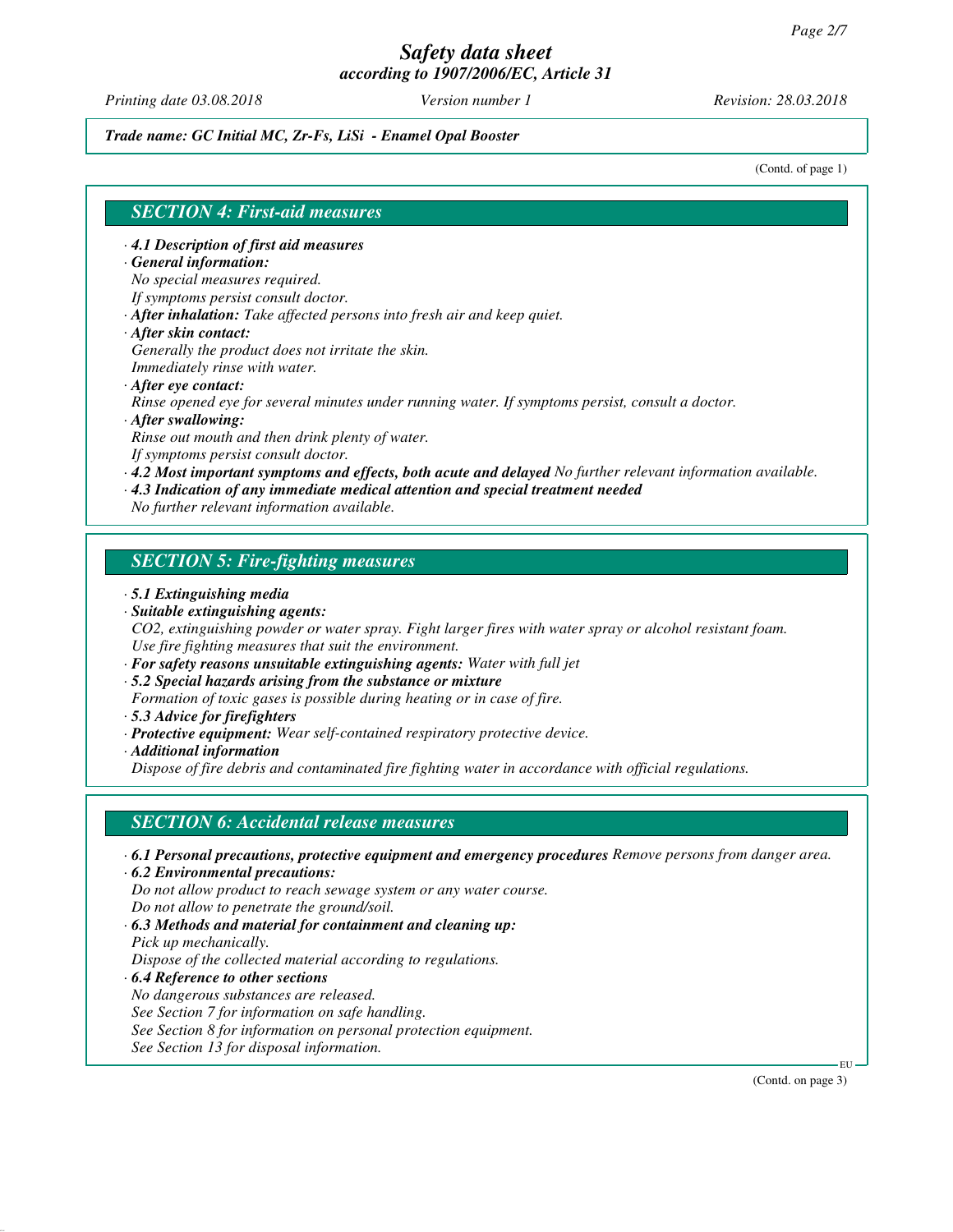*Printing date 03.08.2018 Version number 1 Revision: 28.03.2018*

*Trade name: GC Initial MC, Zr-Fs, LiSi - Enamel Opal Booster*

(Contd. of page 2)

## *SECTION 7: Handling and storage*

- *· 7.1 Precautions for safe handling*
- *Prevent formation of dust.*
- *Any deposit of dust which cannot be avoided must be regularly removed.*
- *· Information about protection against explosions and fires:*
- *Dust can combine with air to form an explosive mixture.*
- *· 7.2 Conditions for safe storage, including any incompatibilities*
- *· Storage:*
- *· Requirements to be met by storerooms and receptacles: Store only in unopened original receptacles.*
- *· Information about storage in one common storage facility: Store away from foodstuffs.*
- *· Further information about storage conditions: None.*
- *· 7.3 Specific end use(s) No further relevant information available.*

#### *SECTION 8: Exposure controls/personal protection*

*· Additional information about design of technical systems: No further data; see item 7.*

- *· 8.1 Control parameters*
- *· Components with limit values that require monitoring at the workplace:*
- *The product does not contain any relevant quantities of materials with critical values that have to be monitored at the workplace.*
- *· Additional information: The lists that were valid during the creation were used as basis.*
- *· 8.2 Exposure controls*
- *· Personal protective equipment:*
- *· General protective and hygienic measures:*

*The usual precautionary measures for handling chemicals should be followed.*

*Do not inhale dust / smoke / mist.*

*Wash hands before breaks and at the end of work.*

*· Breathing equipment:*

*Suitable respiratory protective device recommended.*

*In case of brief exposure or low pollution use respiratory filter device. In case of intensive or longer exposure use respiratory protective device that is independent of circulating air.*

*Suitable respiratory protective device recommended.*

- *· Protection of hands:*
- *Protective gloves*

*Due to missing tests no recommendation to the glove material can be given for the product/ the preparation/ the chemical mixture.*

*· Material of gloves*

*The selection of the suitable gloves does not only depend on the material, but also on further marks of quality and varies from manufacturer to manufacturer. As the product is a preparation of several substances, the resistance of the glove material can not be calculated in advance and has therefore to be checked prior to the application.*

*· Penetration time of glove material*

*The exact break through time has to be found out by the manufacturer of the protective gloves and has to be observed.*

*· Eye protection: Safety glasses*

(Contd. on page 4)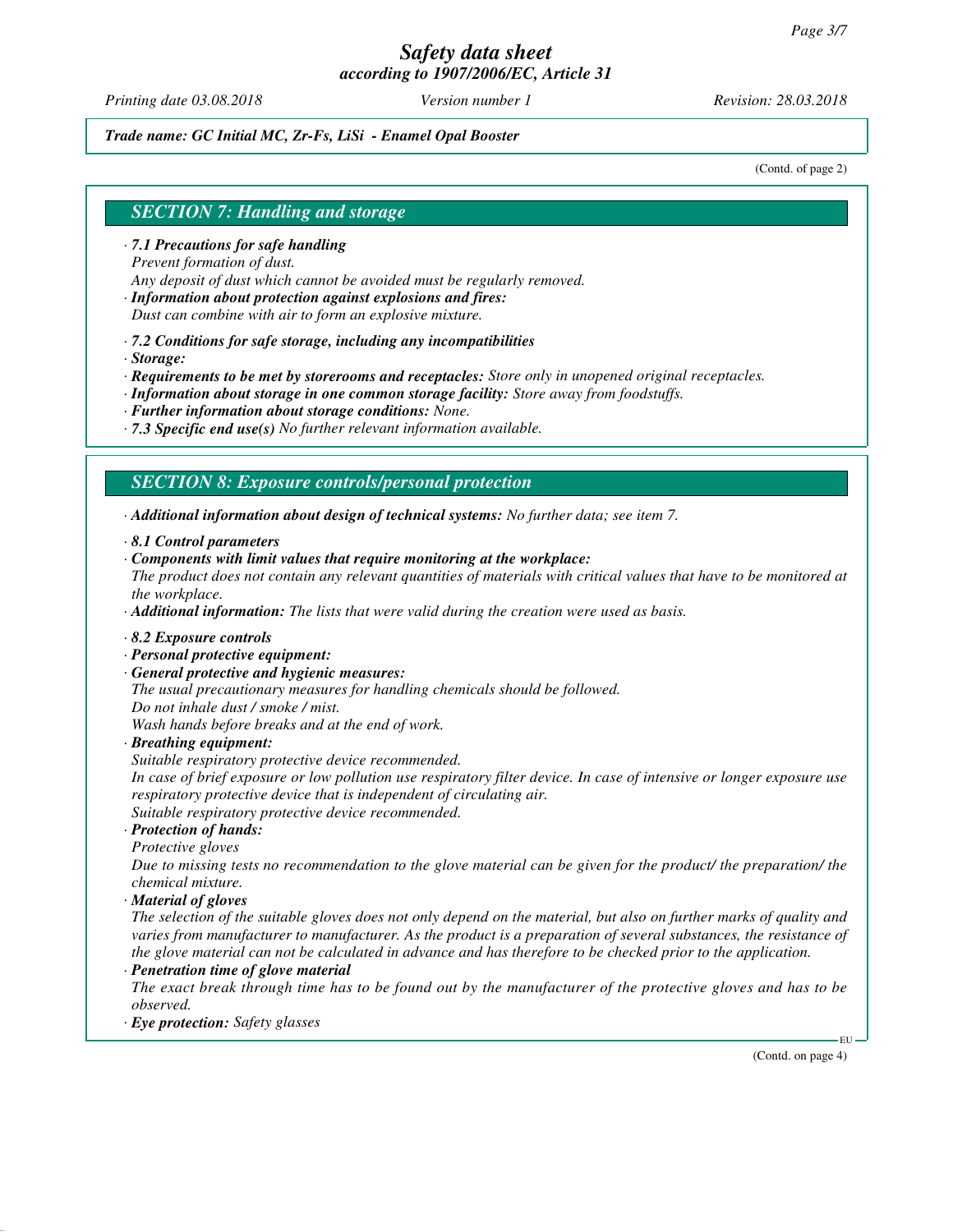*Printing date 03.08.2018 Version number 1 Revision: 28.03.2018*

*Trade name: GC Initial MC, Zr-Fs, LiSi - Enamel Opal Booster*

(Contd. of page 3)

| <b>SECTION 9: Physical and chemical properties</b>          |                                               |  |
|-------------------------------------------------------------|-----------------------------------------------|--|
| · 9.1 Information on basic physical and chemical properties |                                               |  |
| <b>General Information</b>                                  |                                               |  |
| $\cdot$ Appearance:                                         |                                               |  |
| Form:                                                       | Solid                                         |  |
| Color:                                                      | According to product specification            |  |
| $\cdot$ Odor:                                               | Characteristic<br>Not determined.             |  |
| $\cdot$ Odor threshold:                                     |                                               |  |
| $\cdot$ pH-value:                                           | Not applicable.                               |  |
| Change in condition                                         |                                               |  |
| <b>Melting point/Melting range:</b>                         | Undetermined.                                 |  |
| <b>Boiling point/Boiling range:</b>                         | >999 °C                                       |  |
| · Flash point:                                              | Not applicable.                               |  |
| · Flammability (solid, gaseous):                            | Not determined.                               |  |
| · Ignition temperature:                                     | Undetermined.                                 |  |
| · Decomposition temperature:                                | Not determined.                               |  |
| · Auto igniting:                                            | Product is not selfigniting.                  |  |
| · Danger of explosion:                                      | Product does not present an explosion hazard. |  |
| · Explosion limits:                                         |                                               |  |
| Lower:                                                      | Not determined.                               |  |
| <b>Upper:</b>                                               | Not determined.                               |  |
| · Vapor pressure:                                           | Not applicable.                               |  |
| $\cdot$ Density:                                            | Not determined.                               |  |
| · Relative density                                          | Not determined.                               |  |
| · Vapor density                                             | Not applicable.                               |  |
| $\cdot$ Evaporation rate                                    | Not applicable.                               |  |
| · Solubility in / Miscibility with                          |                                               |  |
| Water:                                                      | <i>Insoluble.</i>                             |  |
| · Partition coefficient (n-octanol/water): Not determined.  |                                               |  |
| · Viscosity:                                                |                                               |  |
| Dynamic:                                                    | Not applicable.                               |  |
| Kinematic:                                                  | Not applicable.                               |  |
| · 9.2 Other information                                     | No further relevant information available.    |  |

## *SECTION 10: Stability and reactivity*

*· 10.1 Reactivity No further relevant information available.*

*· 10.2 Chemical stability*

*· Thermal decomposition / conditions to be avoided: No decomposition if used according to specifications.*

*· 10.3 Possibility of hazardous reactions No dangerous reactions known.*

*· 10.4 Conditions to avoid No further relevant information available.*

*· 10.5 Incompatible materials: No further relevant information available.*

(Contd. on page 5)

EU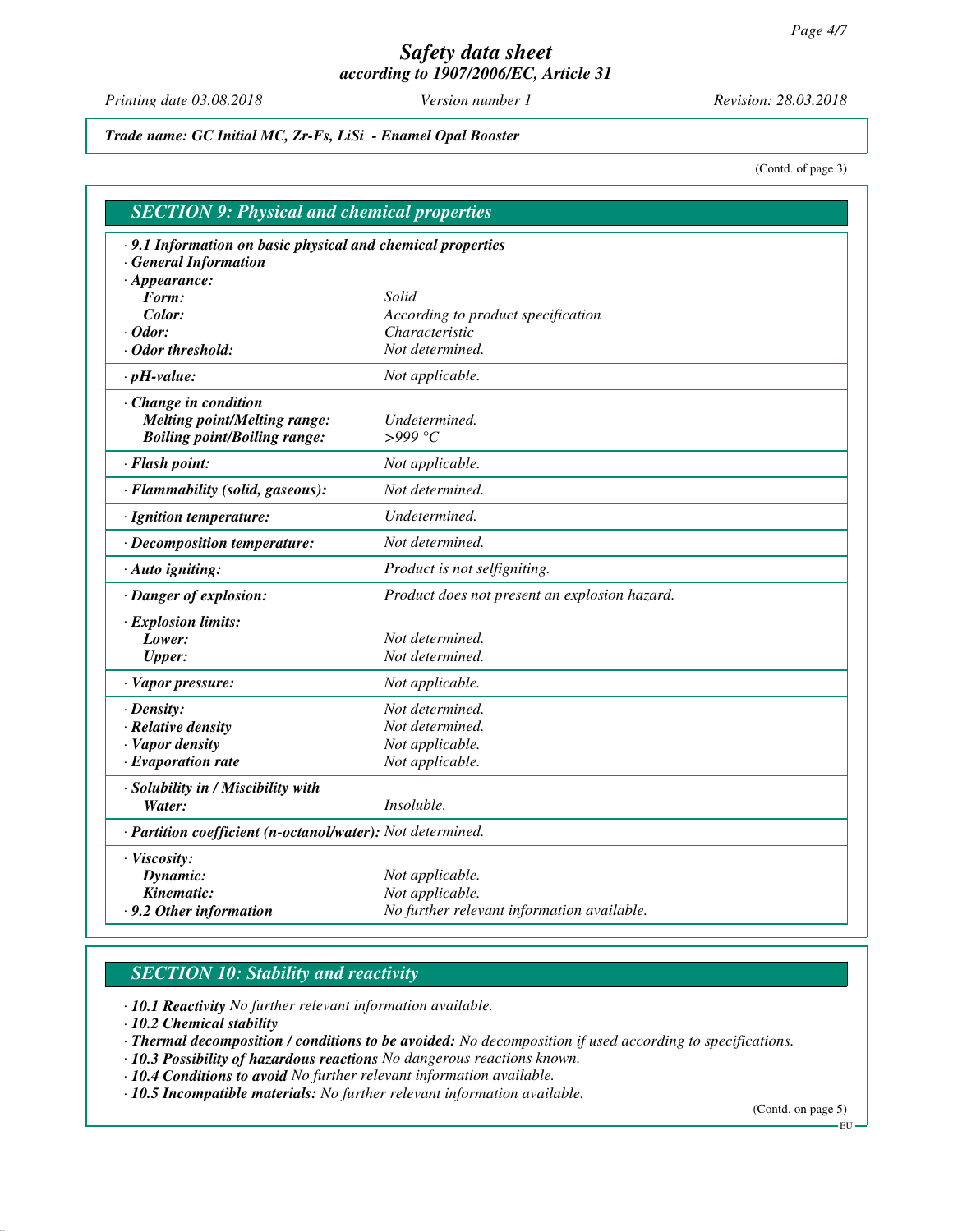*Printing date 03.08.2018 Version number 1 Revision: 28.03.2018*

(Contd. of page 4)

*Trade name: GC Initial MC, Zr-Fs, LiSi - Enamel Opal Booster*

*· 10.6 Hazardous decomposition products: No dangerous decomposition products known.*

## *SECTION 11: Toxicological information*

*· 11.1 Information on toxicological effects*

- *· Acute toxicity: Based on available data, the classification criteria are not met.*
- *· LD/LC50 values that are relevant for classification: No further relevant information available.*
- *· Primary irritant effect:*
- *· on the skin: Based on available data, the classification criteria are not met.*
- *· on the eye: Based on available data, the classification criteria are not met.*
- *· Sensitization: Based on available data, the classification criteria are not met.*
- *· Additional toxicological information:*

#### *· OSHA-Ca (Occupational Safety & Health Administration)*

*None of the ingredients is listed.*

*· Repeated dose toxicity No further relevant information available.*

*· CMR effects (carcinogenity, mutagenicity and toxicity for reproduction)*

- *· Germ cell mutagenicity Based on available data, the classification criteria are not met.*
- *· Carcinogenicity Based on available data, the classification criteria are not met.*
- *· Reproductive toxicity Based on available data, the classification criteria are not met.*
- *· STOT-single exposure Based on available data, the classification criteria are not met.*
- *· STOT-repeated exposure Based on available data, the classification criteria are not met.*

*· Aspiration hazard Based on available data, the classification criteria are not met.*

#### *SECTION 12: Ecological information*

#### *· 12.1 Toxicity*

- *· Aquatic toxicity: No further relevant information available.*
- *· 12.2 Persistence and degradability No further relevant information available.*
- *· 12.3 Bioaccumulative potential No further relevant information available.*
- *· 12.4 Mobility in soil No further relevant information available.*
- *· Additional ecological information:*
- *· General notes: Generally not hazardous for water*
- *· 12.5 Results of PBT and vPvB assessment*
- *· PBT: Not applicable.*
- *· vPvB: Not applicable.*
- *· 12.6 Other adverse effects No further relevant information available.*

## *SECTION 13: Disposal considerations*

#### *· 13.1 Waste treatment methods*

*· Recommendation:*

*Must not be disposed of together with household garbage. Do not allow product to reach sewage system. Contact waste processors for recycling information.*

- *· Uncleaned packagings:*
- *· Recommendation: Disposal must be made according to official regulations.*

(Contd. on page 6)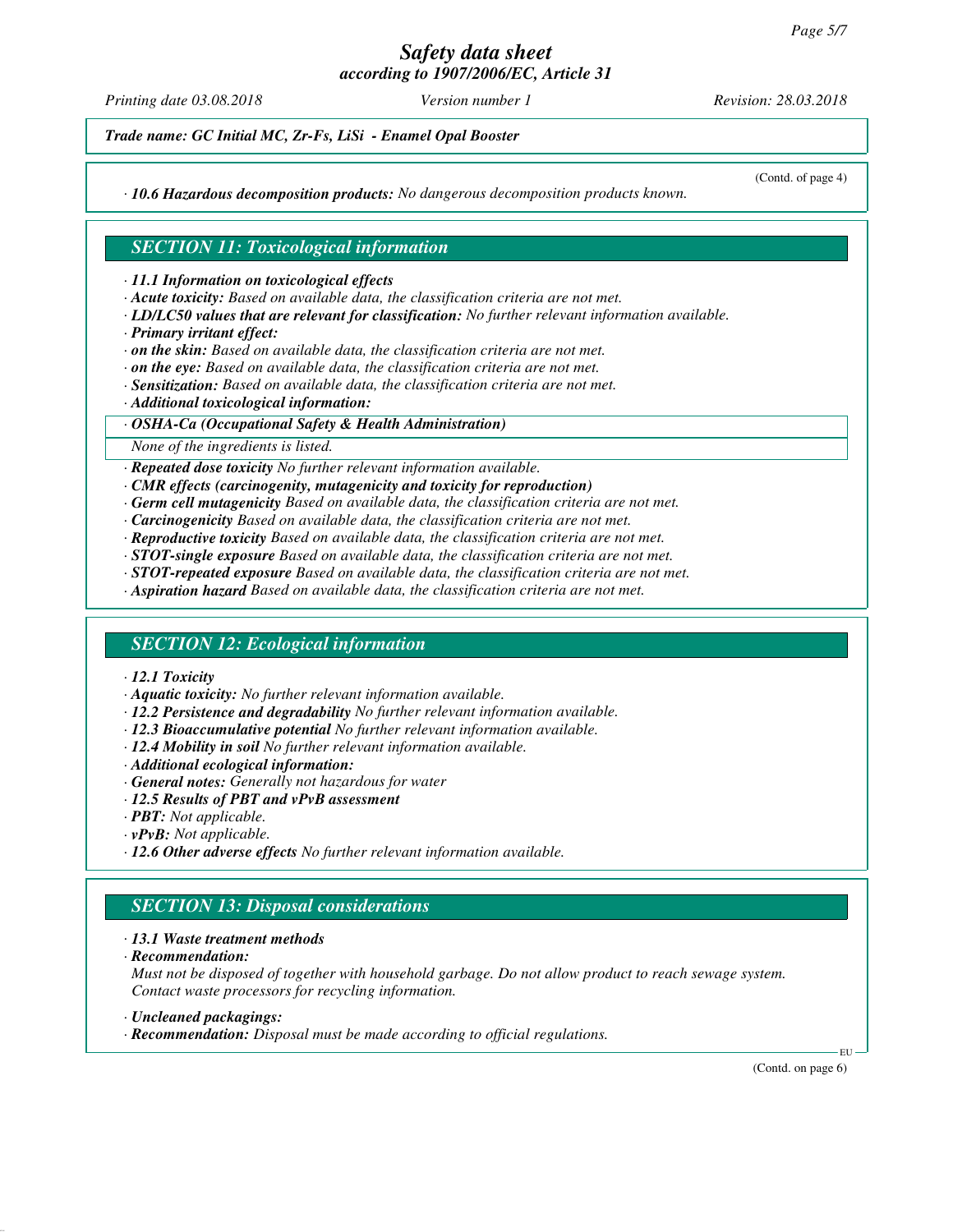*Printing date 03.08.2018 Version number 1 Revision: 28.03.2018*

*Trade name: GC Initial MC, Zr-Fs, LiSi - Enamel Opal Booster*

(Contd. of page 5)

| <b>SECTION 14: Transport information</b>                                                       |                 |  |
|------------------------------------------------------------------------------------------------|-----------------|--|
| $\cdot$ 14.1 UN-Number<br>· ADR, ADN, IMDG, IATA                                               | not regulated   |  |
| $\cdot$ 14.2 UN proper shipping name<br>ADR, ADN, IMDG, IATA                                   | not regulated   |  |
| $\cdot$ 14.3 Transport hazard class(es)                                                        |                 |  |
| · ADR, ADN, IMDG, IATA<br>· Class                                                              | not regulated   |  |
| $\cdot$ 14.4 Packing group<br>· ADR, IMDG, IATA                                                | not regulated   |  |
| 14.5 Environmental hazards:<br>$\cdot$ Marine pollutant:                                       | No              |  |
| $\cdot$ 14.6 Special precautions for user                                                      | Not applicable. |  |
| $\cdot$ 14.7 Transport in bulk according to Annex II of<br><b>MARPOL73/78 and the IBC Code</b> | Not applicable. |  |
| · UN "Model Regulation":                                                                       | not regulated   |  |

#### *SECTION 15: Regulatory information*

*· 15.1 Safety, health and environmental regulations/legislation specific for the substance or mixture · Sara*

*· Section 355 (extremely hazardous substances):*

*None of the ingredient is listed.*

*· Section 313 (Specific toxic chemical listings):*

*None of the ingredients is listed.*

*· Proposition 65*

*· Chemicals known to cause cancer:*

*None of the ingredients is listed.*

*· Chemicals known to cause reproductive toxicity for females:*

*None of the ingredients is listed.*

*· Chemicals known to cause reproductive toxicity for males:*

*None of the ingredients is listed.*

*· Chemicals known to cause developmental toxicity:*

*None of the ingredients is listed.*

*· Carcinogenic categories*

*· EPA (Environmental Protection Agency)*

*None of the ingredients is listed.*

*· TLV (Threshold Limit Value established by ACGIH)*

*None of the ingredients is listed.*

*· MAK (German Maximum Workplace Concentration)*

*None of the ingredients is listed.*

(Contd. on page 7)